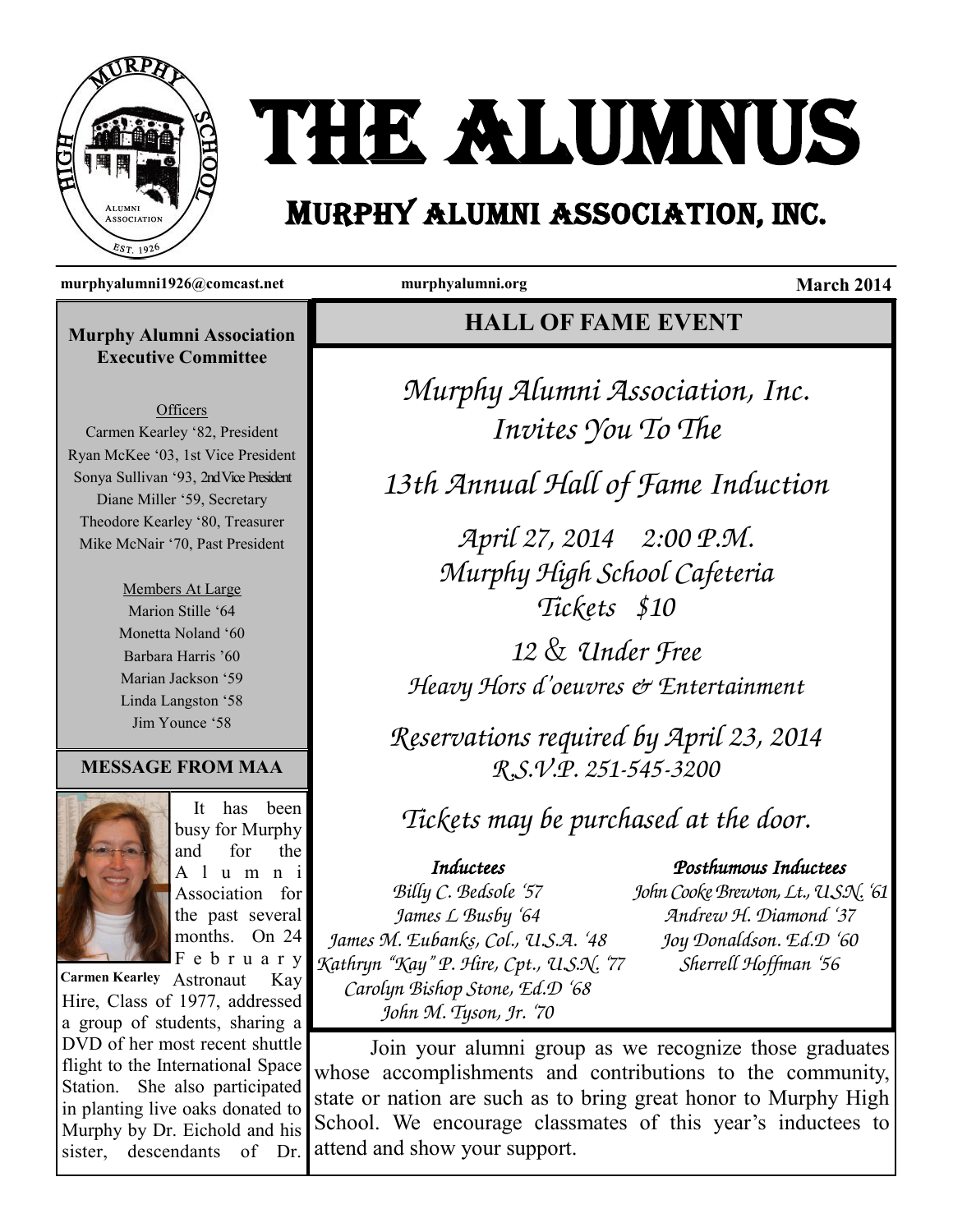Bernard Eichold who was responsible for almost all of the beautiful live oak trees on campus.

 Basketball season is winding down; and soccer, track, baseball, softball are in the middle of their season. Girls' basketball did well in their region and finished in the playoffs. The MAA was involved in the post-season play by sponsoring the girls' second trip to Dothan. Our association was able to pay for a charter bus to transport the girls for this second round, where unfortunately they were defeated by Blount High School.

 Coach Agee, head softball coach, and two of his players were present at the board meeting with a list of softball needs. The Association was able to make a donation of \$1500 to support the program. Additional needs amounted to more than \$5000.00. Please refer to the article on this page if you can provide assistance. We are also addressing needs of both the golf and the track teams. While the goal of our group is primarily to support educational excellence, promote camaraderie amongst alumni, and to encourage community involvement in school activities; we acknowledge that sports are important to the spirit of current students and alumni and we are pleased to be able to help these school groups maintain Murphy's tradition of excellence in sports as well.

 Soon the Alumni Garden should be revealing evidence of some growth now that the "Great Winter of 2014" is over.

 Significant up-coming events for our MAA begin with the Annual Meeting on March 30 at Roshell's on Springhill Avenue at 1:00 PM. A special limited menu will be available; and tea, beer and wine will be furnished by the Association. Another important event is our double (2013 and 2014) Hall of Fame Induction ceremony and reception, scheduled for 27 April **at 2:00 PM** at Murphy High School. As no Hall of Fame members were inducted last year, this year we will have a double class. The ceremony will be held in the cafeteria followed by a reception provided by the culinary department.

 This will be my final letter to you as president of the Alumni Association. This has been a time of excitement and frustration. My term started well with repairs on the Alumni Garden lighting and a new fence for the Carlen House. Trees were trimmed and mulch applied. The Tree Care Fund was created and received a great response from our members. Mutt Mitt dispensers were installed in popular dog walking areas. Then, on Christmas day, everything changed. Plans remain for the grounds, the campus lighting, and the Carlen House. However, the Carlen House

reconstruction requires coordination with the MCPSS vocational classes; and much of the landscaping, lighting, and brickwork must be put on hold until school renovations are completed. Our next president will continue to plan and complete as many projects as possible within the constraints under which we are currently working. Thank you for your membership and for your support. Please become more active to keep Murphy strong and beautiful!

#### **GIRLS' SOFTBALL TEAM NEEDS HELP**

The Alumni Association contributed \$1500 to the Girl's Softball Team on February 5, 2014. The softball sport did not receive any compensation for their loss of equipment incurred from the 2012 Christmas Tornado. The Murphy softball team has participated in raising funds through Gourmet Apple sales, bagging groceries, and shirt sales but there continues to be a tremendous need and therefore appeal for your support. Please contact Coach Agee, 251-221-3191, if you would care to contribute equipment or donate to the team.

#### **MURPHY PRINT AVAILABLE**

Many alumni have enjoyed wearing our newest print of Murphy on T-shirts and using the imprinted mugs. Now a print ready for framing is available for \$30.00 plus S&H. The 12"x16" watercolor print by artist Michelle Wise is signed and numbered and allows room for double-matting.

To order a print, send an email to: *murphyalumni1926@comcast.net* with your name, address, and phone number. Prints will be mailed in a tube. See picture in full color on the web site: *murphyalumni.org.*

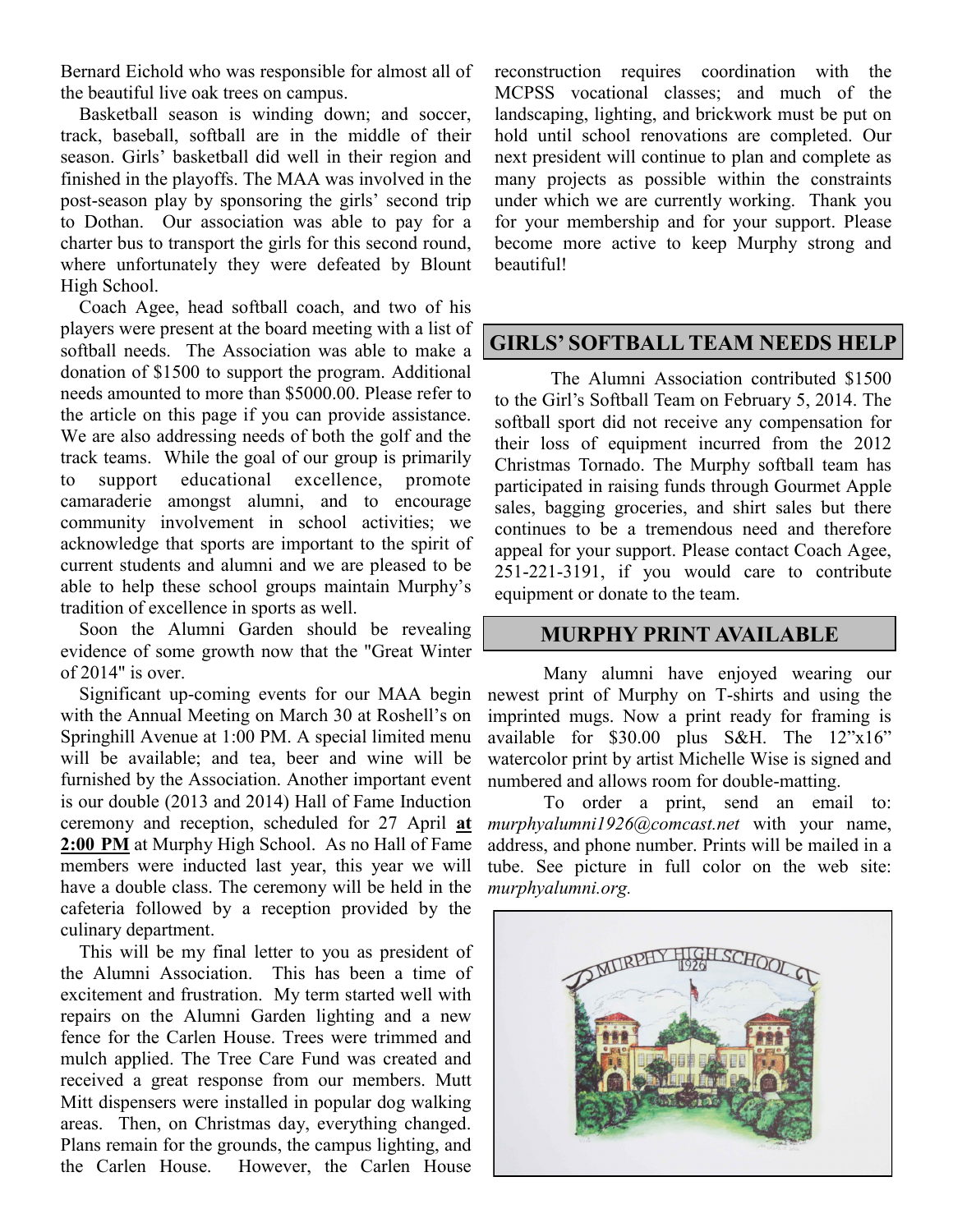## **ALUMNI EVENTS**

#### **Class of '42**

Meet semi-annually, 11:00 am, luncheon at Via Senior Citizens Center, 1717 Dauphin St. Contact: Gwendolyn Coan Carey, 251-661-4703

#### **Class of '45**

For semi-annual luncheons contact: Bob McLeod, 251-928- 0099; Dick Havron, 251-342-7589

#### **Class of '47**

Luncheons are every other month on the third Tuesday. Contact: Ina Shaw: 251-414-1418 or Dick Allen: *dickallen63@comcast.net*

#### **Class of '49**

Quarterly luncheon, Felix's Fish Camp, 11:30 a.m. Contact Charlie Green, 251-626-7357, *diwindsong@att.net*

#### **Class of '51**

Semi-annual luncheon: Contact: Connie Vickery McClelland, *mcclelland1@gmail.com*; Beth Cannon Holsonback, *beth@holsonback.net*, 251-626-3044 or Ruby Caro Brill, 251-989- 2244

#### **Class of '53 & '54**

Contact Joe Fisher, 251-649-0516 or Gene Barnes, 251-460- 0577.

#### **Class of '55**

Quarterly luncheon, 11:30 am., Felix's Fish Camp, Contact: Iris Lundy Anderson, 251-479-3510 Web site: *murphyclass55.com* 

#### **Class of '57**

Contact: *murphyclassof57@aol.com*; Kay Mayo Carpenter, 251-709-9781; Web site: *murphyclass57.com*.

#### **Class of '59**

Monthly luncheons, Contact: Diane Miller, (251) 222-2498 cell, *millerdianed@bellsouth.net*

#### **Class of '60**

Ladies meet monthly. Contact Barbara Harris at 251-342-9677 or web site: *murphy1960.com* to confirm time and place. 55th Reunion, March 14, 2015, Heron Lakes Country Club.

#### **Class of '61**

Yearly reunion, April 12, Lake Forest Yacht Club, Daphne, AL, 6:00 pm, \$25 pp. Make check to Murphy Class of 1961. Mail to: B.C. Beviacqua, 200 Parma Dr. #N-2, Daphne, AL 36526 Contact Judson Fidler, *judsonfidler@bellsouth.net*, 251-625-2477; Lamar Taylor, 251-634-1570; web site: *lancelee@lchtech.com*

#### **Class of '62**

For more information about class events contact: Lois Rohmer Smith, 251-666-4029, *smitty3344@bellsouth.net* Jackie Steadman Elder, 251-661-9524, *jerryelder@att.net*

#### **Class of '64**

50th Reunion, May 3-4, 2014, Battle House. Contact Charlotte Buffington, 251-661-6282, *ccbuffington@att.net*

#### **Class of '70**

Contact: Mike McNair, *msm@mcnair.com*

#### **Class of '83**

Contact: Ursula Tucker, *Ursula\_r\_tucker@yahoo.com;* See Facebook page-"Murphy High School Class of 83"

**Class of '88** Contact: *murphyclassof88@gmail.com*

#### **MAA ANNUAL MEETING & LUNCH**

**You are invited to attend the Alumni Association's Annual Meeting and Lunch. Information about the year's accomplishments, financial report, and election of officers will be presented.**

**Sunday, March 30, 2014, 1:00 P.M.**

**Roshell's Café & Deli**

**Owner: Roshell Flowers, MHS '70**

**2904 Spring Hill Avenue**

**Mobile, AL 36607**

**Limited Menu—Cash Only**

**Complimentary Tea, Beer, & Wine**

**Place reservation: 251-450-0111 or email:** 

**murphyalumni1926@comcast.net**

#### **ALUMNI ASSOCIATION BOARD OFFICERS**

The following people have been nominated as 2014-15 MAA officers:

President: Ryan McKee 1st Vice President: Jim Younce 2nd Vice President: Carmen Kearley Treasurer: Theodore Kearley Secretary: Sonya Sullivan The Nominating Committee will accept names from the floor at the annual meeting, March 30.

> **MHS Annual Golf Tournament** Saturday, **April, 5, 2014,** 1:00 pm Springhill College Golf Course **Entry Fee: \$85**  (includes green fee, cart, food & beverages) Purpose: Supports MHS Football Team Sponsorship Levels *Hole Sponsor—\$100 Contributing Sponsor—\$25*

*Prize Sponsor—any prizes or gift certificates as donation Contact: David Harris-251-709-3332 coachddh@hotmail.com Tim Jordan-251-209-0476 tjordan@mcpss.com*

#### **Class of '93**

Contact Jennifer Maynard McCrary, *jmccrary1@bellsouth.net*

**Class of '03**

Email: *murphyreunion2003@gmail.com for future gatherings.*

*For contact information about your class meetings please view Reunion Events on the web site: murphyalumni.org.*  **Please email future Alumni Class Events for the newsletter & web site to** *murphyalumni1926@comcast.net*